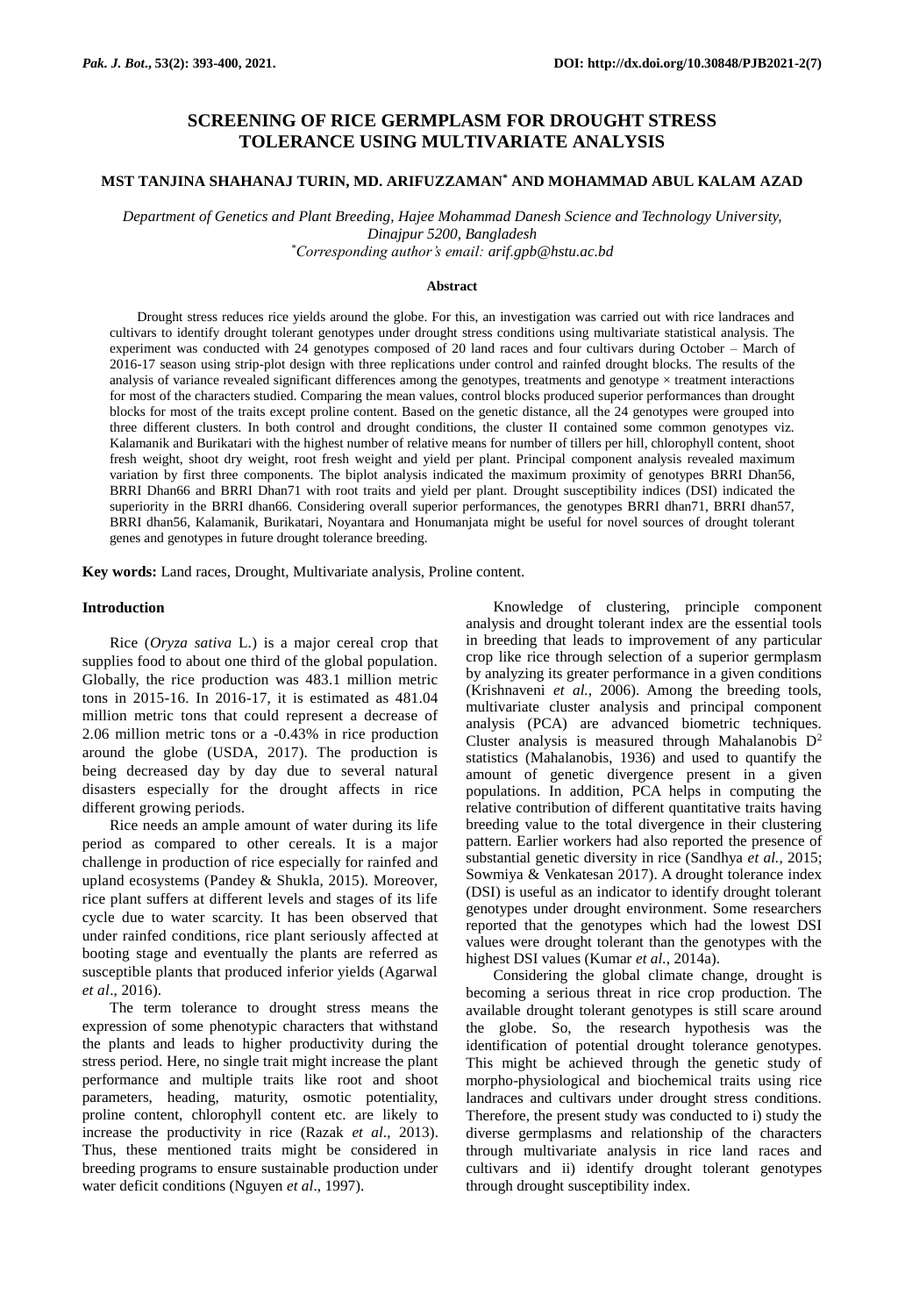### **Materials and Methods**

**Plant materials:** Twenty-four rice genotypes were used as plant materials in this research work. Among these, four were Bangladesh Rice Research Institute (BRRI) released variety and 20 were drought tolerant landraces. All these genotypes were collected from the Germplasm Centre of BRRI, Gazipur, Bangladesh.

**Experimental setup:** The experiment was conducted at the experimental farm of the Department of Genetics and Plant Breeding of Hajee Mohammad Danesh Science and Technology University, Dinajpur, Bangladesh, from October 2016 to March 2017. Here, experiment was arranged in a strip-plot design with three replications. In each replication, the treatments (drought and control) were assigned as vertical strip-plot and the genotypes were allocated as horizontal strip-plot into each vertical strip. Overall, the experimental layout was 2 treatments (control and drought)  $\times$  24 plots  $\times$  3 replications. The individual vertical strip-plot size was 7.2 m  $\times$  3 m. In each vertical strip-plot, 24 genotypes were distributed in 24 lines where each line served as a horizontal strip-plot and each line contained 15 plants or hills. The distance between row to row was 30 cm and plant to plant was 20 cm. The control plots were irrigated 8 times from the tillering to reproductive stages of the plant at certain intervals as per recommended dose. For drought plots, the first irrigation dose was the same as control plot and afterwards, the irrigation was completely stopped and the plants were nourished only with rain water till the harvesting.

**Data recording:** Data were recorded on ten (10) random plants from each unit plot. In total fourteen morphophysiological and biochemical characters viz. days to 50% flowering, plant height, number of tillers per hill, proline content, chlorophyll content, shoot fresh weight, shoot dry weight, root fresh weight, root dry weight, root length, root volume, number of grains per plant, 1000 grain weight and yield per plant were recorded. Here, proline extraction was done following the acid-ninhydrin method according to Bates *et al*., (1973). This was followed by UV-visible spectrophotometer analysis of the absorbance of the proline extract in toluene at a wavelength of 520 nm. Again, the chlorophyll content was measured as SPAD unit from the electronic device called chlorophyll meter.

### **Statistical analyses**

The data obtained for different characters were recorded first on MS excel sheet. Afterwards, the data were analyzed using the software package R of version 3.4.2 (R Core Team, 2017) and Statistical Tool for Agricultural Research (STAR) of Version 2.0.1 (2014).

### **Results and Discussion**

**Analysis of variance and treatment performances comparison:** The positive outcome of any breeding program depends primarily on variability among the germplasms of a population. The results of the analysis of variance of 14 morpho-physiological and biochemical characteristics in rice are presented in (Table 1). Here, significant differences were observed among the genotypes and between the treatments for all the characters viz. days to 50% flowering, number of tillers per hill, plant height (cm), chlorophyll content, proline content ( $\mu$ g g<sup>-1</sup>), shoot fresh weight (g), shoot dry weight (g), root fresh weight (g), root dry weight (g), root length  $(cm)$ , root volume  $(cm^3)$ , number of grains per plant, thousand grain weight (g) and yield per plant (g). This clearly indicates the presence of variability among the genotypes studied for the mentioned traits. The similar findings were also observed by Ullah *et al.*[, \(2011\)](file:///C:/Users/DELL/Desktop/Removable%20Disk/MSTURIN/Review-drought/Genetic%20Variability,%20Heritability,%20Correlation%20Coefficient%20and%20Path%20Analysis%20for%20Yield%20and%20Yield%20Related%20Traits%20in%20Upland%20Rice%20((I)Oryza%20sativa(_I)%20L.).htm%23762002_ja), Seyoum *et al.*, (2012) and Abebe *et al.*, (2017). The genotype  $\times$  treatment effect exhibited significant differences for most of the traits except root dry weight  $(g)$ , root length (cm), root volume (cm<sup>3</sup>) and thousand grain weight (g). Poli *et al*., (2018) revealed highly significant interaction effect of 300 mutants and three environments (low P, water limited, normal condition) for plant height, tiller number and grain yield. Coefficient of variation (CVc) in all the characters was less than 20.00 except root dry weight and number of grains per plant.

|  |  | Table 1. Mean squares (MS) derived from strip-plot design on morpho-physiological and biochemical characters in rice. |
|--|--|-----------------------------------------------------------------------------------------------------------------------|
|--|--|-----------------------------------------------------------------------------------------------------------------------|

|                            | Source of variation with mean square |             |         |                           |       |                   |                           |                   |                   |                   |
|----------------------------|--------------------------------------|-------------|---------|---------------------------|-------|-------------------|---------------------------|-------------------|-------------------|-------------------|
| <b>Character</b>           | <b>Replication</b>                   | Genotype    | Error a | <b>Treatment Error bl</b> |       | Genotype $\times$ | Error c                   |                   |                   | CVa CVb CVc       |
|                            | (2df)                                | (23df)      | (46df)  | (1df)                     | (2df) | Treatment (23df)  | (46df)                    | (%)               | $($ %)            | (%)               |
| Days to 50% flowering      | 7.34                                 | 58.78***    | 4.70    | 5304.69***                | 2.17  | 43.85***          | 4.69                      | 2.48              | 1.69              | 2.29              |
| Number of tillers per hill | 1.33                                 | $36.01***$  | 2.62    | 483.64***                 | 10.70 | $11.35***$        | 1.77                      |                   | 17.89 36.09 14.71 |                   |
| Chlorophyll content        | 4.26                                 | $95.02***$  | 12.93   | 41822.92***               | 0.13  | $35.67**$         | 10.44                     |                   |                   | 12.83 1.30 11.53  |
| Proline content            | 0.01                                 | $0.45***$   | 0.01    | $0.76***$                 | 0.04  | $0.19***$         | 0.03                      |                   |                   | 11.63 18.84 16.83 |
| Plant height               | 139.04***                            | 285.19***   | 10.60   | 41704.44**                | 0.57  | 168.14***         | 10.91                     |                   | 3.46 0.80 3.51    |                   |
| Shoot fresh weight         | 1.45                                 | $14.05***$  | 1.41    | 448.32***                 | 0.79  | $6.56***$         | 1.20                      | 20.90 15.61 19.27 |                   |                   |
| Shoot dry weight           | 0.003                                | $1.18***$   | 0.11    | 52.95***                  | 0.02  | $0.76***$         | 0.07                      | 21.09 17.20 1.64  |                   |                   |
| Root fresh weight          | 16.06                                | 78.25***    | 7.11    | 2077.08***                | 0.14  | $28.02***$        | 3.92                      |                   |                   | 18.14 2.62 13.46  |
| Root dry weight            | 2.27                                 | $28.01***$  | 1.37    | 157.68***                 | 1.53  | 5.10              | 1.46                      | 24.86 26.25 25.67 |                   |                   |
| Root length                | 0.79                                 | $17.80***$  | 3.44    | $610.99**$                | 14.29 | 7.14              | 4.58                      |                   |                   | 12.72 25.86 14.67 |
| Root volume                | 3.54                                 | 207.66***   | 12.22   | 5521.23***                | 67.19 | 61.90             | 12.26                     |                   |                   | 13.54 31.75 13.56 |
| Number of grains per plant | 5367.92                              | 11232.72*** | 6687.50 | 70984.05*** 5560.79       |       | 8090.23***        | 5623.71 27.40 20.98 25.66 |                   |                   |                   |
| 1000-grain weight          | 11.32                                | $55.52***$  | 5.70    | 1151.52                   | 23.40 | 7.54              | 6.34                      |                   | 10.50 21.26 11.07 |                   |
| Yield per Plant            | 0.04                                 | $1.14***$   | 0.17    | 51.80                     | 0.21  | $0.59***$         | 0.17                      |                   |                   | 19.02 21.63 19.49 |

*Note.* \*\* and \*\*\* indicates significant at 1% and 0.1% levels of probability, respectively. df = degrees of freedom, CV = Coefficient of variation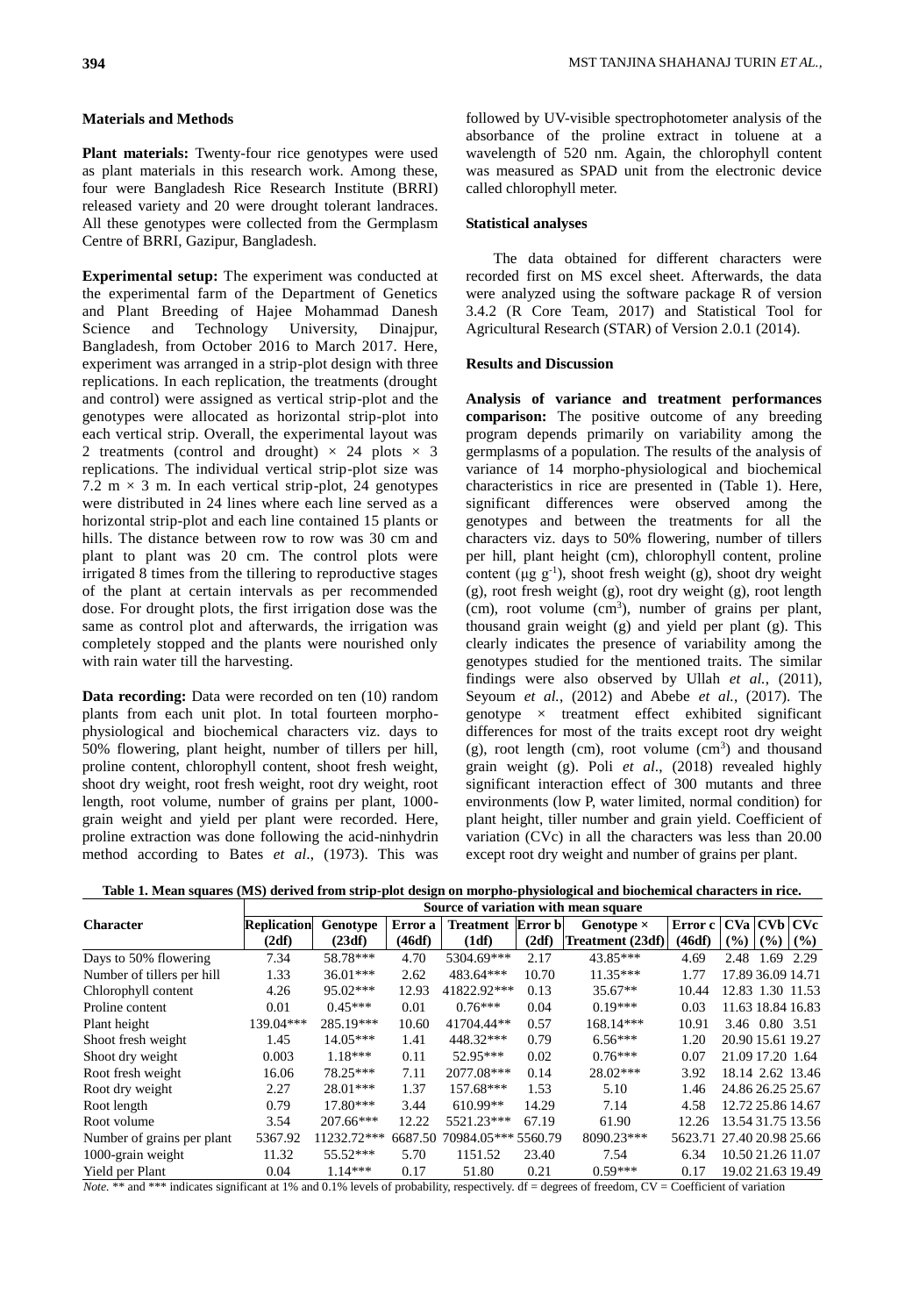

Fig. 1. Box plots showing comparison of selected trait performances between control and drought blocks. Here, 1. Plant height (cm), 2. Chlorophyll content, 3. Proline content, 4. Shoot fresh weight (g), 5. Shoot dry weight (g), 6. Root fresh weight (g), 7. Root dry weight (g), 8. Root length (cm), 9. Root volume (cm<sup>3</sup>), 10. Number of grains per plant, 11. Thousand grain weight (g) and 12. Yield per plant (g).

High levels of drought can significantly inhibit growth and development of rice plant. This leads to the lower productivity in plants by hindering the metabolism and various major functions of the plants. In our study, the box plots had given an idea that how different traits of rice were affected by drought stress. This affect also revealed in our study under drought stress conditions of the traits plant height, chlorophyll content, shoot fresh weight, shoot dry weight, number of grains per plant, 1000-grain weight and yield per plant significantly reduced (Fig. 1). The tendency of decreasing the range of most of the traits with the increasing of drought stress was confirmed by Agarwal *et al*., (2016), Swapna *et al*., (2017). In the study, marginal difference revealed for the root traits viz. root fresh weight, root dry weight and root length. Here, the median of root fresh weight (g), root dry weight (g) and root length (cm) was 18.06 cm, 4.24 cm and 16.00 cm in control conditions and 10.15 cm, 3.86 cm and 13.00 cm in drought conditions, respectively. This indicates that the underground parts of the rice plants were less affected that the above ground parts. In respect of drought tolerance breeding, these traits are very important and indicates some promising genotypes excels superior root traits.

Proline is an amino acid, synthesized in plants widely under abiotic stresses. In our study, proline content was increased in drought block compared to the control block genotypes. Here, the median in control conditions was 0.09 and in drought conditions, it was 0.11. Swapna *et al.*, (2017) reported that the proline content was increased in all 42 varieties of rice in drought blocks in their study. It has been suggested that the increasing rate of proline content helps the plant to combat with adverse effects of drought stress.

**Cluster analysis:** Cluster analysis was performed both control and drought conditions with relative mean values of each trait. Euclidian distance coefficients were calculated for all rice genotypes based on all traits studied. Dendrogram from UPGMA clustering indicated grouping of 24 genotypes of rice into three clusters for each control and drought treatments (Figs. 2 & 3). Under control conditions, cluster number II holding most tolerant genotypes (Kalamanik, Burikatari and BRRI Dhan71) with the highest number of relative mean for days to 50% flowering, plant height, number of tillers per hill, chlorophyll content, shoot fresh weight, shoot dry weight, root fresh weight,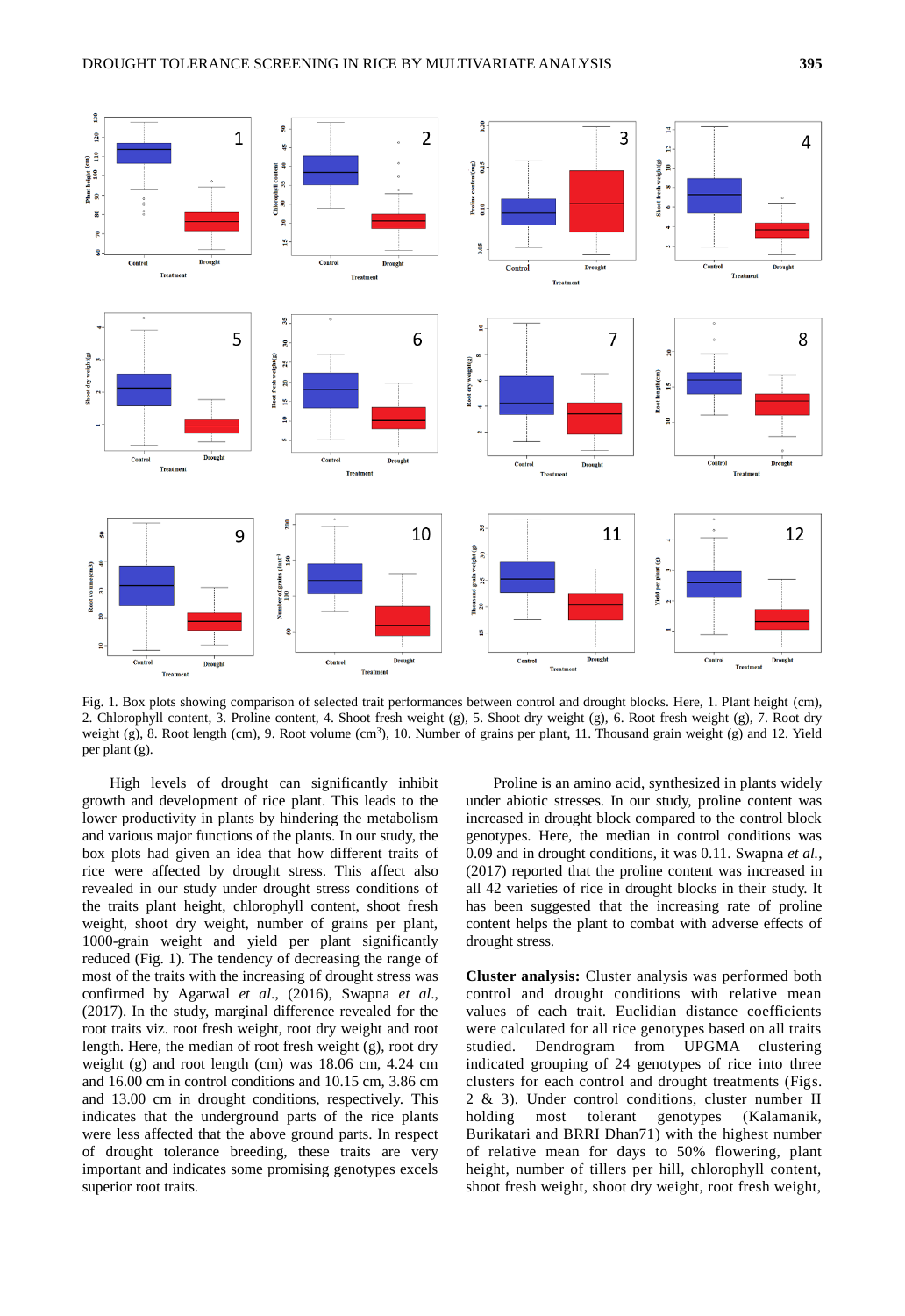root dry weight, root length, root volume, number of grains per plant, 1000-grain weight and yield per plant. The cluster II in drought conditions contained the genotypes Kalamanik, Burikatari, Honumanjata and BRRI Dhan57. This cluster has given highest number of relative means for plant height, number of tillers per hill, proline content, chlorophyll content, shoot fresh weight, shoot dry weight, root fresh weight, root volume and yield per plant in drought conditions (Table 2). The genotypes from these clusters may be directly utilized for adaptation or may be considered as parents for future hybridization program of drought tolerance. Kumar *et al.*, (2015) found five clusters in 18 local and exotic rice genotypes and depicted that the Cluster II and III harbored maximum five while cluster V with two IRRI genotypes assuring comparative diversity of exotic material.

**Principal Component Analysis (PCA):** In the present study, the rotated component matrix of fourteen phenotypic traits of 24 rice genotypes were evaluated under control and drought stress conditions and are presented in (Table 3). Here, we have been followed a criterion given by Clifford & Stephenson (1975) and later that is supported by Guei *et al.*, (2005). According to them, the first three principal components are very important in most cases to observe the pattern of variations exist in the genotypes and the traits linked with these are more beneficial in differentiating the genotypes. The maximum proportion of variation were revealed by first three components (59.98 % in control and 62.11% in drought conditions). Again, the criterion given by Raji (2002) was considered to measure the cutoff limit for the coefficients. According to this, component matrix coefficients greater than 0.3 indicated an ample component effect and have importance of that component for a particular trait in the study. In our study, PCA revealed that the traits shoot dry weight (g), root volume  $(cm<sup>3</sup>)$ , number of grains per plant and yield per plant  $(g)$ had greater influence  $(0.3)$  on PC1, root dry weight  $(g)$ for PC2 and 1000-grain weight (g) for PC3 in control conditions. Under drought conditions, the traits yield per plant (g), root fresh weight (g), root volume, number of grains per plant had higher loadings (>0.3) on PC1, proline content and shoot dry weight (g) for PC2 and plant height (cm) and shoot dry weight (g) for PC3. Therefore, these characters should be given importance during selection. Anyaoha *et al*., (2018) found about 64.55% of the total variation by the first three principal components and suggested that the grain yield, days to flowering, leaf area and plant height at maturity were the prime discriminatory traits in their study.

**Biplot analysis:** A genotype  $\times$  traits biplot was created from a two-way matrix of eleven traits and 24 genotypes of rice for both control and drought stress conditions. The association among different characters and genotypes with respective principal components were later described by the principal component biplots in (Fig. 4) for both control and drought stress

conditions. According to the graph, the narrow angles between two adjacent vectors in same direction showed strong correlation of a character in terms of discerning genotypes. In control conditions, the first two axes of a PCA biplot summarizing the relationships between the variables and the genotypes explained 32.7% of the total variance by PC1 and 14.7% of the variance by PC2. In this condition, a higher number of genotypes were scattered in the negative side of the first and second principal component. The genotypes Pashpae  $(5)$ , BRRI Dhan57 = 22, Burikatari = 10 and Kalamanik = 9 have PCA1 score  $> 0$  and positive for PCA 2. The genotypes 5 and 22 were clogged near the vicinity of the trait's days to 50% flowering and 1000 grain weight, chlorophyll content and number of tillers per plant. Again, the genotypes Burikatari (10) and Kalamanik (9) had higher loads for the traits plant height, proline content and number of grains per plant. In drought conditions, the first two axes of a PCA biplot summarizing the relationships between the variables and the genotypes explained 36.3% of the total variance by PC1 and 15.5% of the variance by PC2. Under drought conditions, the genotypes were scattered across all axes. The genotypes BRRI Dhan56 (21), BRRI Dhan66 (23) and BRRI Dhan71 (24) contributed  $PCA1 > 0$  and positive for PCA 2. These genotypes have proximity and have higher match with the traits 1000-grain weight, root length, number of grains per plant, root dry weight, root fresh weight, root volume and yield per plant. For proline content, the genotype Honumanjata (13) had higher positive loads in PC1 and negative for PC2. From the biplot analysis, Poli *et al.*, (2018) demonstrated that the rice mutant G17 of rice cultivar Nagina22 was the ideal genotype for yield and number of tillers at lower P, drought and well-watered conditions.

**Drought susceptibility index (DSI):** Significant variability was found amongst the genotypes for tolerance and rice genotype BRRI Dhan66 exhibited the lowest DSI (-0.04) values exhibiting as highly tolerant. Genotypes BRRI Dhan71, Noyantara, BRRI Dhan57, Kalamanik, Hasikalmi, BRRI Dhan56, Burikatari, Honumanjata, Pukhe, Surjamukhi, Dhalebaita and Kadamone were identified as tolerant genotypes giving with DSI value range from 0.24 to 0.99. The other genotypes Surjamukhe, Dharil, Dular, Pabira, Begunbiche, Laksmelata, Pashpae, Begunbahar, Madabjata, Sreerampuri and Manikmodhu exhibited higher DSI values indicating susceptible genotypes under rainfed drought stress conditions (Table 4). Similar results were recorded by other workers for selections based on these indices (Khan & Dhurve, 2016; Kumar *et al*., 2014b).

In our study, BRRI Dhan66 revealed most tolerant genotype category followed by BRRI Dhan71 and Noyantara exhibiting lower DSI value. These genotypes could be considered as a drought tolerant genotype and a donor for gene transfer in drought tolerance breeding.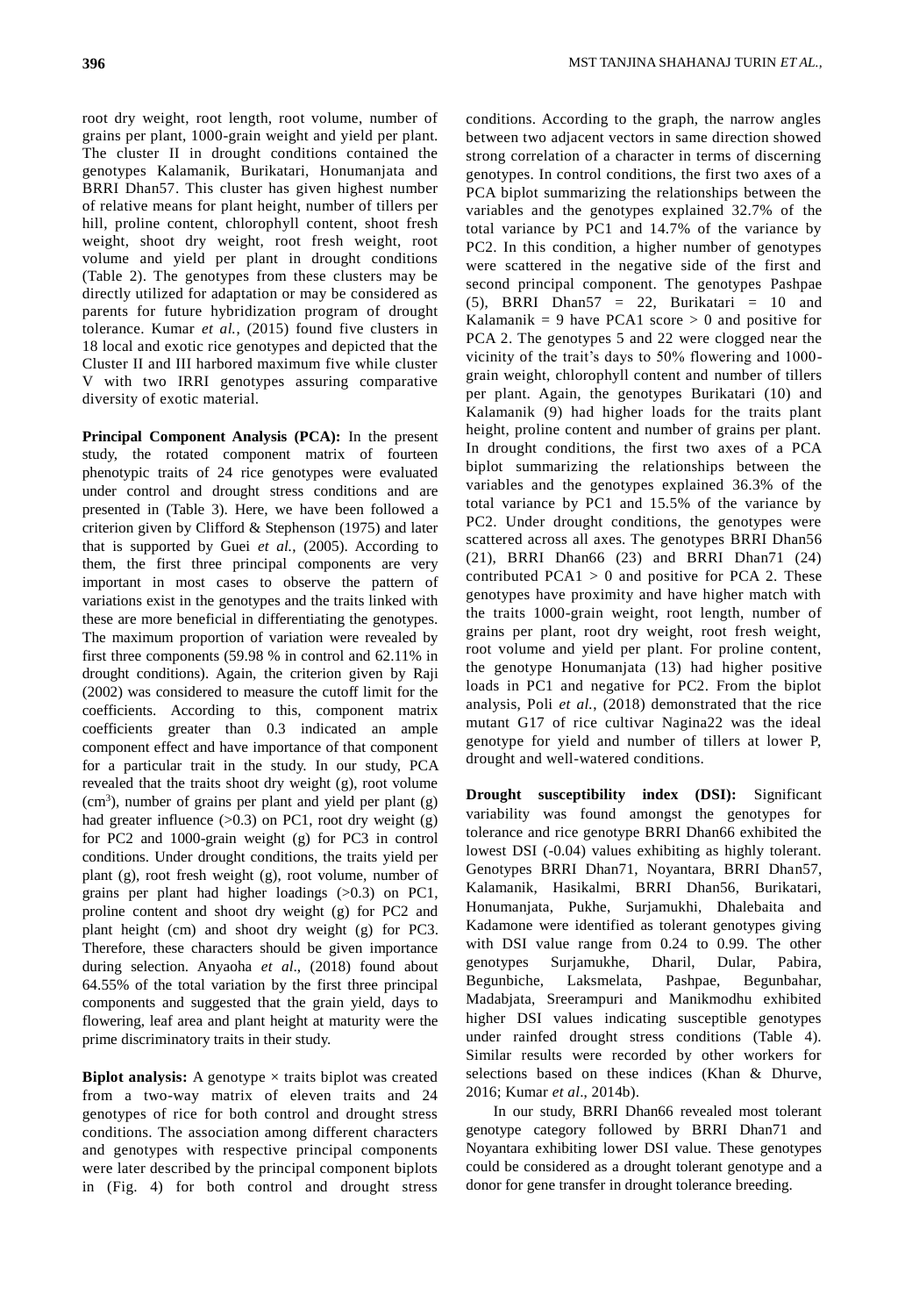Dendrogram using Agglomerative Clustering Method



Fig. 2. Dendrogram from UPGMA clustering for 24 rice genotypes using Euclidean genetic distance based on all traits measured in control conditions.





Fig. 3. Dendrogram from UPGMA clustering for 24 rice genotypes using Euclidean genetic distance based on all traits measured in drought conditions.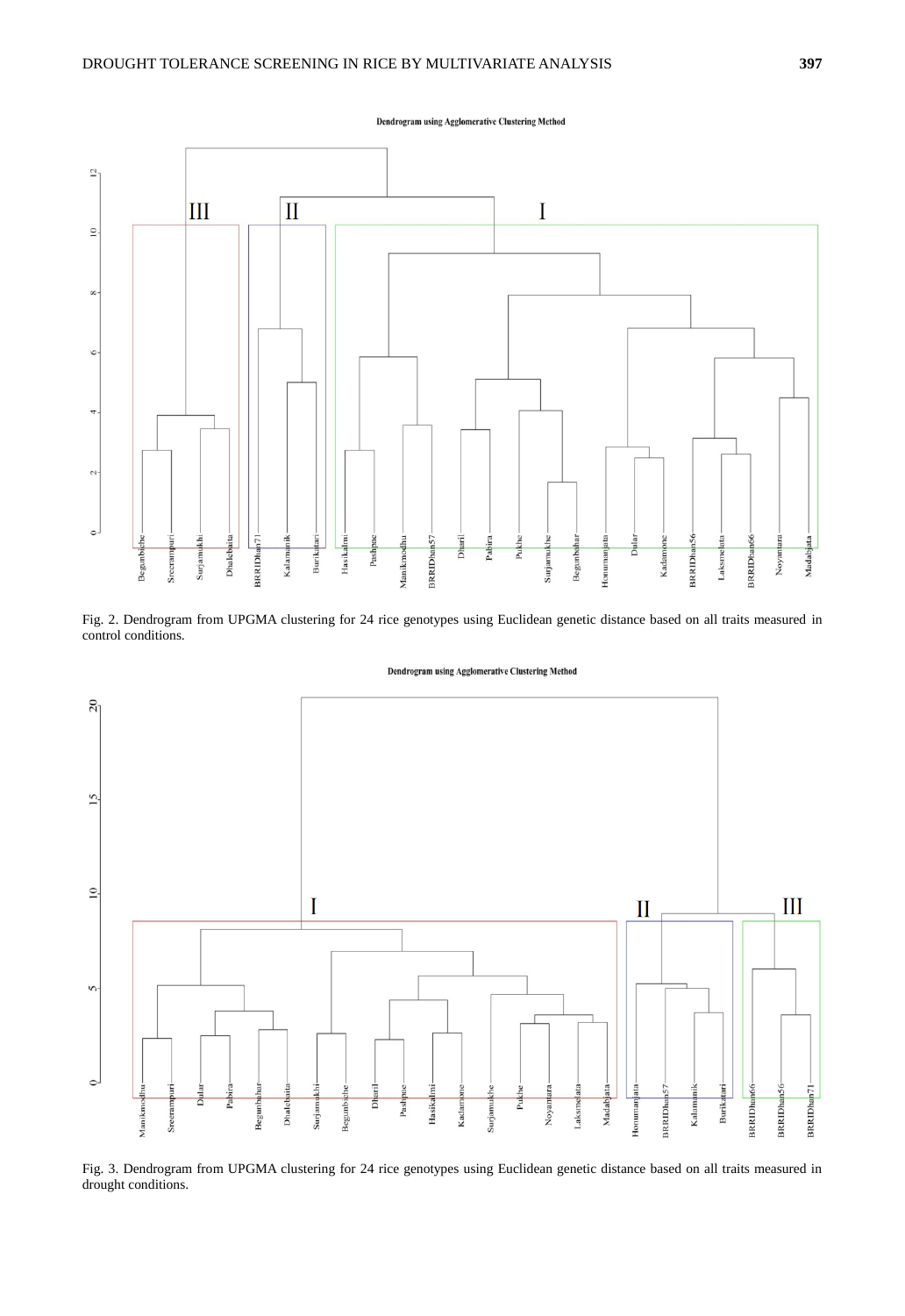|                               | <b>Cluster Mean</b> |              |        |                |              |        |  |  |  |
|-------------------------------|---------------------|--------------|--------|----------------|--------------|--------|--|--|--|
| <b>Characters</b>             |                     | Control      |        | <b>Drought</b> |              |        |  |  |  |
|                               | I                   | $\mathbf{I}$ | Ш      | I              | $\mathbf{I}$ | Ш      |  |  |  |
| Days to 50% flowering         | 81.20               | 82.89        | 80.92  | 94.35          | 94.08        | 87.89  |  |  |  |
| Number of tillers per hill    | 10.90               | 13.08        | 9.25   | 6.56           | 10.43        | 6.76   |  |  |  |
| Chlorophyll content (SPAD)    | 34.25               | 38.89        | 30.68  | 20.35          | 29.69        | 19.67  |  |  |  |
| Proline content $(\mu g g-1)$ | 0.10                | 0.09         | 0.09   | 0.11           | 0.15         | 0.08   |  |  |  |
| Plant height (cm)             | 113.96              | 120.58       | 92.15  | 75.42          | 81.53        | 80.87  |  |  |  |
| Shoot fresh weight $(g)$      | 7.68                | 10.27        | 4.42   | 3.71           | 5.13         | 3.58   |  |  |  |
| Shoot dry weight $(g)$        | 2.28                | 3.30         | 1.28   | 0.96           | 1.33         | 1.06   |  |  |  |
| Root fresh weight (g)         | 16.99               | 25.29        | 19.86  | 9.33           | 14.76        | 14.75  |  |  |  |
| Root dry weight $(g)$         | 5.04                | 12.00        | 4.16   | 2.99           | 5.29         | 5.38   |  |  |  |
| Root length (cm)              | 16.13               | 20.67        | 15.92  | 11.93          | 13.67        | 14.52  |  |  |  |
| Root volume $(cm3)$           | 32.63               | 40.89        | 22.70  | 17.32          | 26.39        | 23.67  |  |  |  |
| Number of grains per plant    | 130.98              | 138.23       | 106.81 | 58.37          | 101.58       | 201.45 |  |  |  |
| 1000-grain weight $(g)$       | 25.95               | 26.27        | 23.53  | 19.00          | 21.37        | 23.29  |  |  |  |
| Yield per Plant (kg)          | 2.84                | 2.89         | 2.36   | 1.30           | 2.29         | 2.14   |  |  |  |

**Table 2. Mean values for three clusters based on 14 quantitative traits of rice genotypes under control and drought stress conditions.**

| Table 3. Rotated component matrix of fourteen phenotypic traits of 24 rice genotypes evaluated under both |
|-----------------------------------------------------------------------------------------------------------|
| control and rainfed drought stress conditions.                                                            |

|                                             |       | <b>Control</b> |                 | <b>Drought</b> |          |                 |  |
|---------------------------------------------|-------|----------------|-----------------|----------------|----------|-----------------|--|
| <b>Characters</b>                           | PC1   | PC2            | PC <sub>3</sub> | PC1            | PC2      | PC <sub>3</sub> |  |
| Days to 50% flowering                       | 0.082 | $-0.415$       | $-0.381$        | $-0.198$       | $-0.240$ | $-0.238$        |  |
| Number of tillers per hill                  | 0.176 | $-0.514$       | 0.006           | 0.245          | $-0.247$ | $-0.375$        |  |
| Chlorophyll content (SPAD)                  | 0.156 | $-0.411$       | $-0.110$        | 0.281          | $-0.208$ | $-0.130$        |  |
| Proline content ( $\mu$ g g <sup>-1</sup> ) | 0.120 | 0.022          | $-0.565$        | 0.035          | 0.450    | $-0.539$        |  |
| Plant height (cm)                           | 0.397 | $-0.159$       | 0.064           | 0.183          | $-0.295$ | 0.441           |  |
| Shoot fresh weight $(g)$                    | 0.375 | $-0.030$       | 0.044           | 0.061          | $-0.194$ | 0.045           |  |
| Shoot dry weight $(g)$                      | 0.407 | 0.024          | 0.126           | 0.223          | 0.392    | 0.367           |  |
| Root fresh weight (g)                       | 0.200 | 0.257          | 0.126           | 0.325          | 0.100    | $-0.230$        |  |
| Root dry weight (g)                         | 0.184 | 0.375          | $-0.058$        | 0.297          | 0.174    | 0.112           |  |
| Root length (cm)                            | 0.185 | 0.014          | $-0.235$        | 0.304          | 0.218    | $-0.221$        |  |
| Root volume $(cm3)$                         | 0.333 | 0.266          | $-0.115$        | 0.321          | 0.009    | $-0.118$        |  |
| Number of grains per plant                  | 0.330 | $-0.000$       | 0.251           | 0.319          | 0.251    | 0.029           |  |
| 1000-grain weight $(g)$                     | 0.089 | $-0.284$       | 0.536           | 0.277          | 0.242    | 0.011           |  |
| Yield per Plant (g)                         | 0.389 | 0.087          | $-0.035$        | 0.351          | $-0.031$ | 0.177           |  |
| Eigen value                                 | 5.249 | 2.435          | 1.525           | 5.253          | 2.471    | 1.206           |  |
| Proportion of Variance (%)                  | 32.7  | 14.7           | 12.5            | 36.3           | 15.5     | 10.4            |  |
| Cumulative Proportion (%)                   | 32.7  | 47.4           | 59.9            | 36.3           | 51.7     | 62.1            |  |

**Table 4. Drought Susceptibility Index (DSI) showing degree tolerances in 24 rice genotypes considering yield performance in both control and drought conditions.**

| <b>Genotype (DSI Value)</b>                                                                                                                                                                                                                   |         | Level of tolerance     |
|-----------------------------------------------------------------------------------------------------------------------------------------------------------------------------------------------------------------------------------------------|---------|------------------------|
| Surjamukhe (1.67), Dharil (1.62) Dular (1.51) Pabira (1.47) Begunbiche (1.41) Laksmelata (1.34)<br>Pashpae (1.31) Begunbahar (1.30) MadabJata (1.18) Sreerampuri (1.02) Manikmodhu (1.01)                                                     |         | Susceptible            |
| Kadamone (0.99), Dhalebaita (0.98), Surjamukhi (0.89), Pukhe (0.88), Honumanjata (0.84),<br>Burikatari (0.74), BRRI Dhan56 (0.72), Hasikalmi (0.71), Kalamanik (0.58), BRRI Dhan57<br>$(0.57)$ , Noyantara $(0.39)$ , BRRI Dhan $71$ $(0.24)$ |         | Tolerant               |
| <b>BRRI</b> Dhan66                                                                                                                                                                                                                            | $-0.03$ | <b>Highly Tolerant</b> |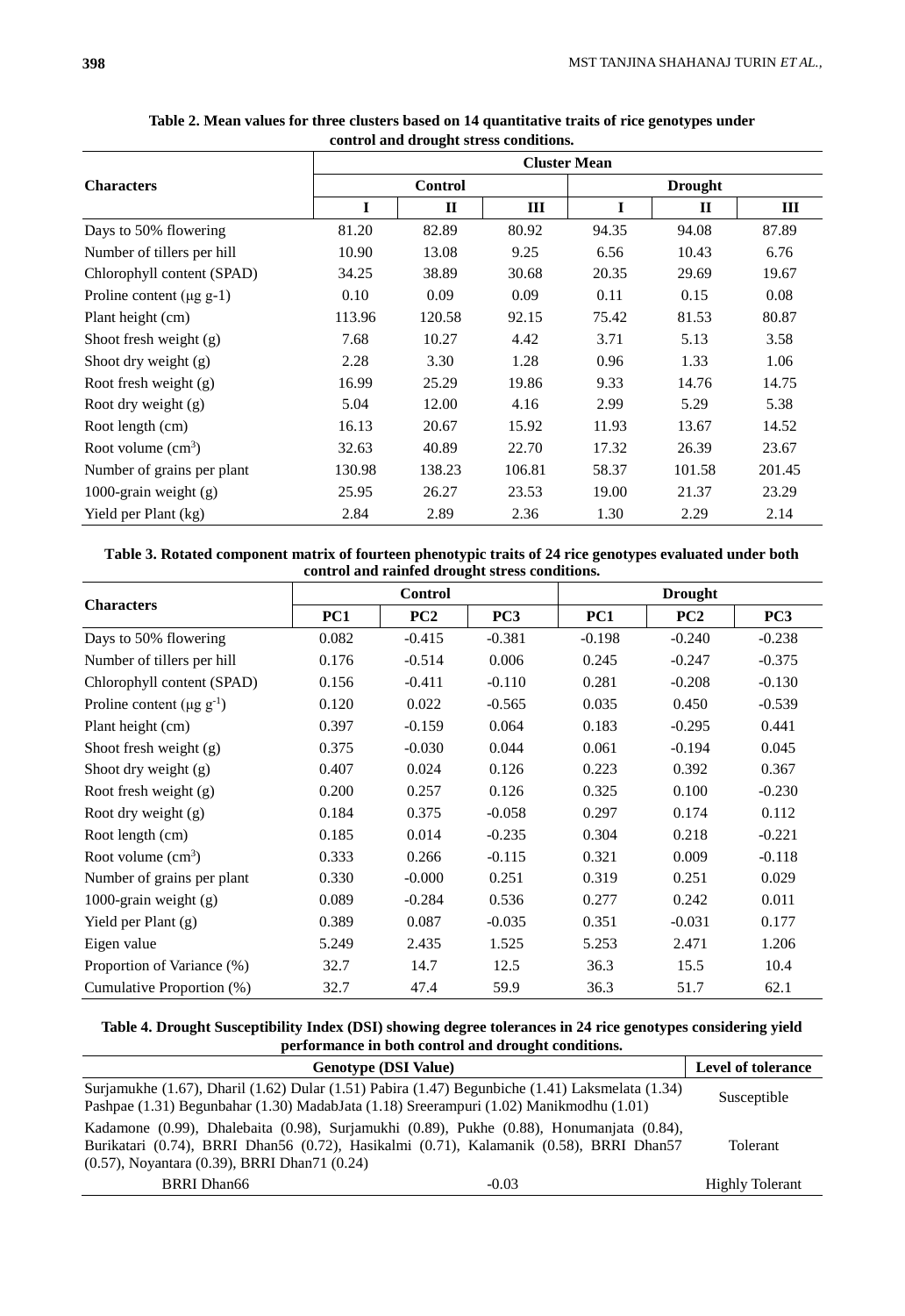

Fig. 4. Principal component biplot showing genotypic-traits grouping under control and drought stress conditions. Here, 1 = Dharil, 2 = Dular, 3 = Hasikalmi, 4 = Pabira, 5 = Pashpae, 6 = Pukhe, 7 = Surjamukhe, 8 = Laksmelata, 9 = Kalamanik, 10 = Burikatari, 11 = Manikmodhu, 12 = Kadamone, 13 = Honumanjata, 14 = Begunbahar, 15 = Noyantara, 16 = Surjamukhi, 17 = MadabJata, 18 = Begunbiche, 19 = Dhalebaita, 20 = Sreerampuri, 21 = BRRI Dhan56, 22 = BRRI Dhan57, 23 = BRRI Dhan66, 24 = BRRI Dhan71.

#### **Acknowledgments**

We offer special thanks to Dr. Hasina Akter and Germplasm Centre of Bangladesh Rice Research Institute (BRRI), Gazipur for providing the germplasms. We are thankful to Mr. Alkasim Muhammad Sulaiman and Mst. Anamika Amzad for reading the manuscript. We are also grateful to Ministry of Science and Technology of Bangladesh for providing financial support for the research work.

#### **References**

- Abebe, T., S. Alamerew and L. Tulu. 2017. Genetic variability, heritability and genetic advance for yield and its related traits in rainfed lowland rice (*Oryza sativa* L.) genotypes at fogera and pawe, Ethiopia. *Adv. Crop Sci. Tech*., 5: 272.
- Agarwal, P., S.K. Parida, S. Raghuvanshi, S. Kapoor, P. Khurana, J.P. Khurana and A.K. Tyagi. 2016. Rice Improvement through genome-based functional analysis and molecular breeding in India. *Rice*., 9:1.
- Anyaoha, C., F. Adegbehingbe, U. Uba, B. Popoola, V. Gracen, S. Mande, E. Onotugoma and M. Fofana. 2018. Genetic diversity of selected upland rice genotypes (*Oryza sativa* L.) for grain yield and related traits. *Int. J. Pl. Soil Sci*., 22(5): 1-9.
- Bates, L., R.P. Waldren, I.D. Teare. 1973. Rapid determination of free proline for water-stress studies. *Plant Soil*, 39: 205- 207.
- Clifford, H.T. and W. Stephenson. 1975. An Introduction to Numerical Classification Academic Press London. p. 229.
- Guei, R.G., K.A. Sanni and A.F.J. Fawole. 2005. Genetic diversity of rice (*Oryza sativa)*. *Agron. Afr.* 5: 17-28.
- Khan, I.M. and O.P. Dhurve. 2016. Drought response indices for identification of drought tolerant genotypes in rainfed upland rice (*Oryza sativa* L.)*. Int. J. Sci. Environ. Tech*., 5(1): 73-83.
- Krishnaveni, B., N. Shobharani and A.S. Ramprasad. 2006. Genetic parameters for quality characteristics in aromatic rice. *Oryza.* 43(3): 234-237.
- Kumar, P., A. Sao, A. K. Gupta and M. Kumar. 2015. Principal component analysis for assessment of genetic diversity in upland paddy for Bastar plateau. *Elec. J. Plant Breed.*, 6(4): 1052-1059.
- Kumar, S., R. K. Mittal, R. Dhiman and D. Gupta. 2014a. Assessment of Triticale (Triticosecale) X Bread Wheat (*Triticum Aestivum*) Genotypes for Drought tolerance based on morpho-physiological, grain yield and drought tolerance indices under non-irrigated and irrigated environments. *Int. J. Food Sci. Nutr. Diet*., 3(5): 1115-121.
- Kumar, S., S. K. Dwivedi, S. S. Singh, S. K. Jha, S. Lekshmy, R. Elanchezhian, O.N. Singh and B.P. Bhatt. 2014b. Identification of drought tolerant rice genotypes by analysing drought tolerance indices and morpho-physiological traits. *SABRAO J. Breed. Genet*., 46(2): 217-230.
- Mahalanobis, P.C. 1936. On the generalized distance in statistica. *Proc. Nat. Int. Sci. Ind*., 2: 49-55.
- Nguyen, H.T., R.C. Babu and A. Blum. 1997. Breeding for drought resistance in rice: Physiological and molecular genetics considerations. *Crop Sci*., 37(5): 1426-1434.
- Pandey, V. and A. Shukla. 2015. Acclimation and tolerance strategies of rice under drought. *Stress Rice Sci.*, 22(4): 147-161.
- Poli, Y., D. Balakrishnan, S. Desiraju, M. Panigrahy, S.R. Voleti, S.K. Mangrauthia and S. Neelamraju. 2018. Genotype  $\times$ Environment interactions of Nagina22 rice mutants for yield traits under low phosphorus, water limited and normal irrigated conditions. *Sci. Rep*., 8: 15530.
- R Core Team. 2017. R: A language and environment for statistical computing. R Foundation for Statistical Computing, Vienna, Austria. URL [https://www.R](https://www.r-project.org/)[project.org/.](https://www.r-project.org/)
- Raji, A.A. 2002 Assessment of genetic diversity and heterotic relationships in African improved and local cassava germplasm. Ph.D. thesis. University of Ibadan, Nigeria.